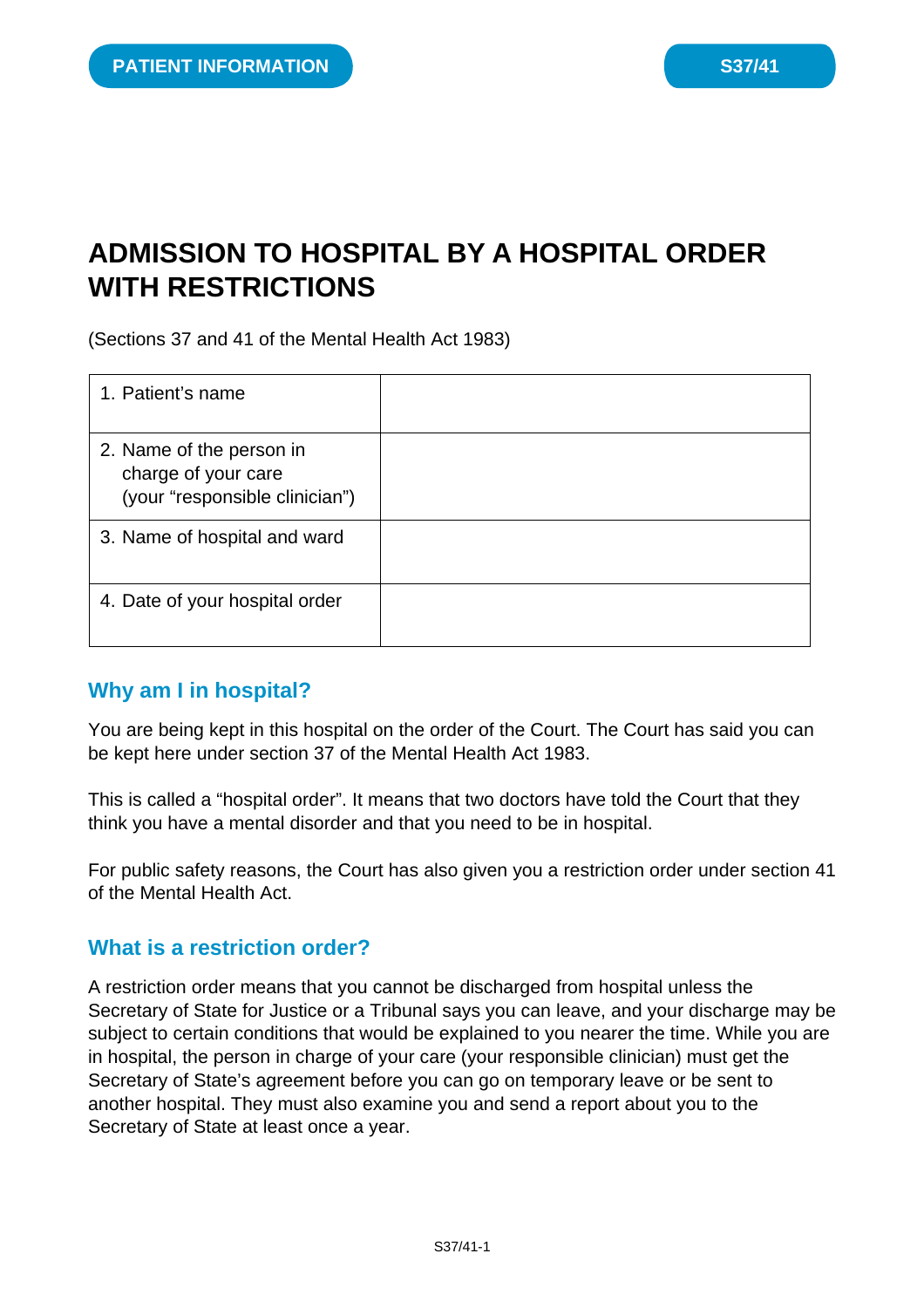# **How long will I be here?**

Your responsible clinician will tell you when they think you are well enough to leave. They will then ask the Secretary of State for Justice to agree. Until the Secretary of State has agreed, you cannot leave the hospital. If you try to go before then, the staff can stop you, and if you leave, you can be brought back.

# **What treatment will I be given?**

Your responsible clinician and other hospital staff will talk to you about any treatment that you need for your mental disorder. In most cases you will have to accept their advice.

After three months, there are special rules about any medicine or drugs you are being given for your mental disorder. If you do not want the medicine or drugs, or are too ill to say whether you want them, a doctor who is not from this hospital will visit you. This independent doctor will talk to you and to staff at the hospital who know you. The independent doctor will decide what medicine and drugs you can be given. Unless it is an emergency, these are the only medicine and drugs you can be given without your agreement.

This independent doctor is called a SOAD (Second Opinion Appointed Doctor) and is appointed by an independent Commission which monitors how the Mental Health Act is used.

There are different rules for some special treatments, like electro-convulsive therapy (ECT). If the staff think you need one of these special treatments, the rules will be explained to you and you will be given another leaflet.

# **Can I appeal?**

Yes. You can ask the Court to look at your case again. If you want to do this you must do it quickly and it is best to ask a solicitor to help you. Ask the hospital staff about this and they will give you another leaflet.

After your hospital order has been in place for six months, you can also ask a Tribunal to say that you should not be kept in hospital.

## **What is a Tribunal and what happens?**

The Tribunal is an independent panel which can decide whether you should be allowed to leave the hospital. It will hold a meeting with you and with staff from the hospital who know you. This meeting is called a "hearing". You can ask someone else to come to the hearing to help you, if you want. Before the hearing, the members of the Tribunal will read reports from the hospital about you and your care. One of the members of the Tribunal will also come to talk to you.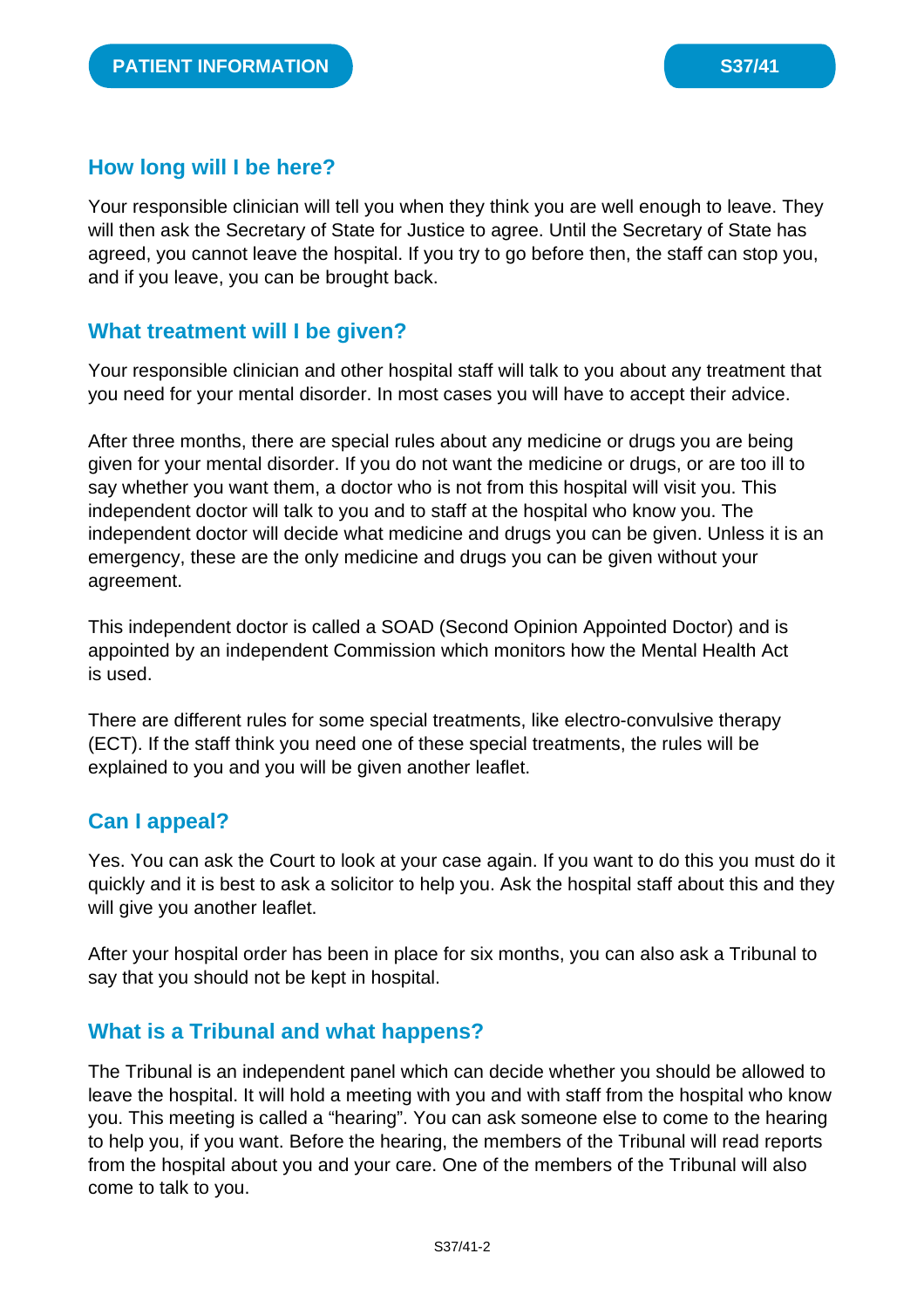# **When can I apply to the Tribunal?**

After your hospital order has been in place for six months, you can apply to the Tribunal once during the next six months. You may then apply once during each year that you are kept in hospital after that.

If you want to apply to the Tribunal you can write to:

The Tribunals Service PO BOX 8793 5th Floor Leicester LE1 8BN Tel. 0845 2232022

You can ask a solicitor to write to the Tribunal for you and help you at the hearing. The hospital and the Law Society have a list of solicitors who specialise in this. You will not have to pay for help from a solicitor with this. It is free of charge under the Legal Aid scheme.

#### **Help from an independent mental health advocate**

You are entitled to help from an independent mental health advocate if you want it. These advocates are independent of people involved in your care. They can help you get information about your care and treatment, why you are being kept in hospital, what it means and what your rights are. They can come to see you and help you understand what you are told by people involved in your care and treatment. If you want, they can help you talk to these people or they can talk to them for you. They can also help you with the Tribunal.

You can contact the independent mental health advocacy service yourself. There should be a telephone where you can contact the advocacy service and talk to them in private. You can ask a member of staff where this telephone is.

The telephone number for the advocacy service is:

If you do not want to contact the advocacy service yourself, you can ask a member of staff to contact the advocacy service for you.